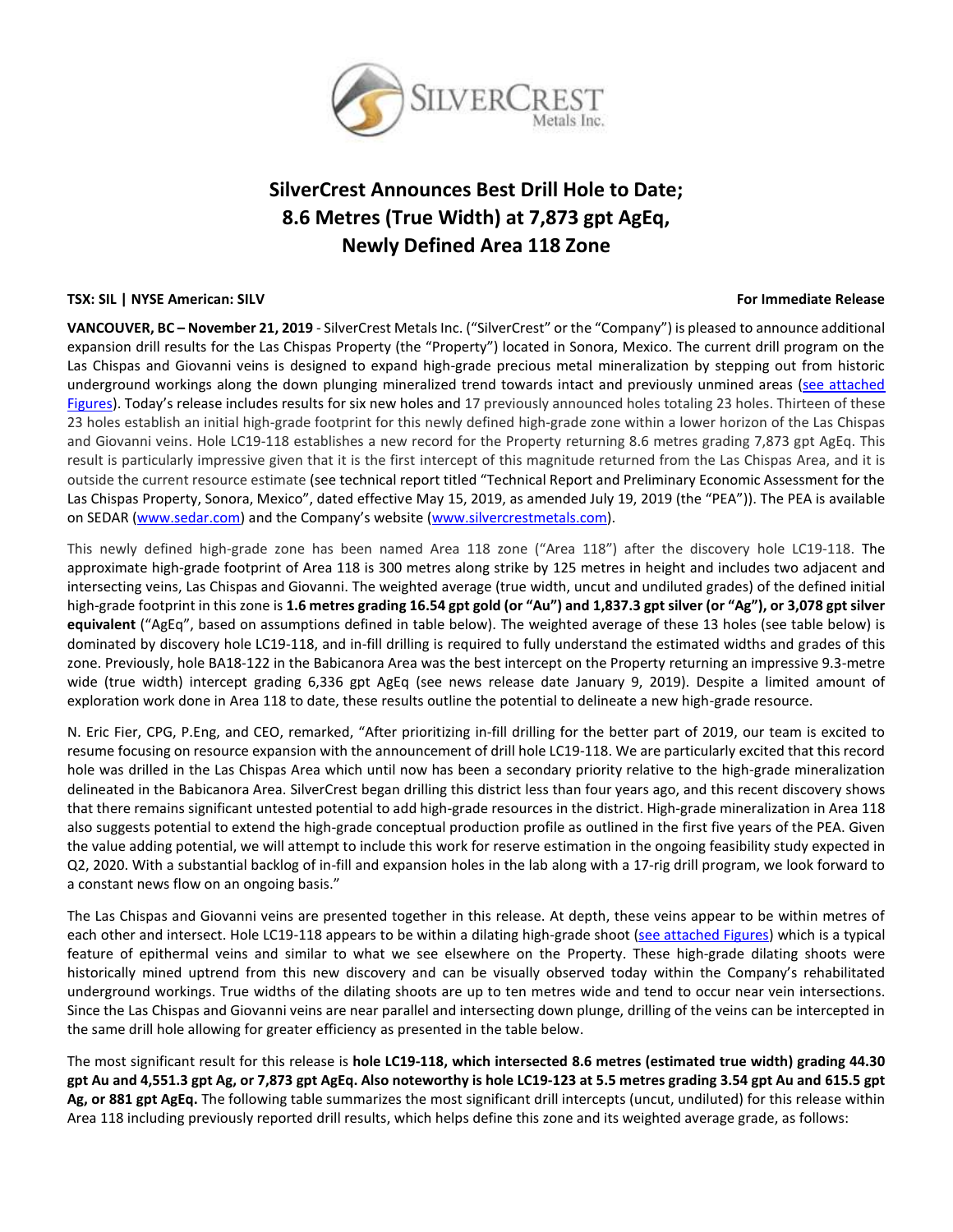## **Las Chispas and Giovanni Veins**

| Hole #*          | From<br>(m) | To<br>(m) | <b>Drilled</b><br>Width<br>(m) | <b>Est. True</b><br>Width<br>(m) | Au<br>gpt | Ag<br>gpt | AgEq**<br>gpt | Vein                   |
|------------------|-------------|-----------|--------------------------------|----------------------------------|-----------|-----------|---------------|------------------------|
| LC17-58          | 440.8       | 443.0     | 2.2                            | 1.8                              | 0.98      | 172.5     | 246           | Las Chispas & Giovanni |
| $LC-18-77$       | 323.1       | 323.6     | 0.5                            | 0.4                              | 8.26      | 1,060.0   | 1,680         | Giovanni               |
| LC19-89          | 272.3       | 272.9     | 0.6                            | 0.5                              | 1.89      | 309.0     | 451           | Giovanni               |
| LC19-89          | 287.9       | 288.4     | 0.5                            | 0.4                              | 0.96      | 124.0     | 196           | Las Chispas            |
| LC19-100         | 294.3       | 295.9     | 1.6                            | 1.4                              | 6.11      | 795.3     | 1,253         | Giovanni               |
| Includes         | 295.4       | 295.9     | 0.5                            | 0.4                              | 18.80     | 2,440.0   | 3,850         |                        |
| LC19-100         | 309.7       | 310.2     | 0.5                            | 0.4                              | 1.93      | 298.0     | 443           | Las Chispas            |
| LC19-101         | 236.0       | 239.0     | 3.0                            | 2.5                              | 4.17      | 642.0     | 955           | Las Chispas & Giovanni |
| Includes         | 236.0       | 238.0     | 2.0                            | 1.6                              | 4.49      | 708.0     | 1,045         |                        |
| LC19-105         | 327.0       | 328.5     | 1.5                            | 1.3                              | 3.25      | 398.0     | 642           | Las Chispas            |
| LC19-106         | 326.6       | 327.2     | 0.6                            | 0.5                              | 2.35      | 402.0     | 578           | Giovanni               |
| LC19-107         | 299.6       | 301.0     | 1.4                            | 1.2                              | 7.72      | 1,005.0   | 1,584         | Las Chispas            |
| LC19-107         | 276.8       | 277.3     | 0.5                            | 0.4                              | 1.03      | 204.0     | 281           | Giovanni               |
| LC19-108         | 293.2       | 294.4     | 1.2                            | 0.9                              | 2.30      | 366.0     | 539           | Giovanni               |
| LC19-108         | 315.0       | 315.7     | 0.7                            | 0.5                              | 1.05      | 144.0     | 223           | Las Chispas            |
| LC19-111         | 305.5       | 307.4     | 1.9                            | 1.6                              | 8.99      | 1,424.0   | 2,098         | Giovanni               |
| Includes         | 306.0       | 306.7     | 0.7                            | 0.6                              | 15.85     | 2,530.0   | 3,719         |                        |
| LC19-117         | 288.9       | 289.5     | 0.6                            | 0.4                              | 26.70     | 2,900.0   | 4,903         | Las Chispas            |
| LC19-118         | 303.7       | 314.4     | 10.8                           | 8.6                              | 44.30     | 4,551.3   | 7,873         | Las Chispas & Giovanni |
| Includes         | 310.3       | 312.3     | 2.1                            | 1.7                              | 213.66    | 21,670.8  | 37,695        |                        |
| LC19-123         | 281.8       | 282.4     | 0.6                            | 0.5                              | 2.63      | 452.0     | 649           | Giovanni               |
| LC19-123         | 300.6       | 307.5     | 6.8                            | 5.5                              | 3.54      | 615.5     | 881           | Las Chispas            |
| Includes         | 306.3       | 307.5     | 1.2                            | 0.9                              | 12.69     | 2,254.8   | 3,207         |                        |
| Weighted Average |             |           | 2.0                            | 1.6                              | 16.54     | 1,837.3   | 3,078         |                        |

Note: All numbers are rounded. Based on a cutoff grade of 150 gpt AgEq.

\*Holes consist of 10 previously announced holes before declaring the newly defined Area 118 zone and three newly announced holes

(LC19-117, 118 and 123) above cutoff grade. A total of 13 holes used for the newly defined high-grade footprint.

\*\*AgEq based on 75 (Ag):1 (Au) calculated using long-term silver and gold prices of US\$17 per ounce silver and US\$1,225 per ounce gold, with average metallurgical recoveries of 90% silver and 95% gold.

All assays were completed by ALS Chemex in Hermosillo, Mexico, and North Vancouver, BC, Canada.

Three new holes, LC19-110, 116 and 119, intersected veining in Area 118, but were below the Company's cutoff grade of 150 gpt AgEq. Seven previously announced holes in the newly defined Area 118 that were below cutoff grade are LC17-52, LC18-76, LC19- 84, 91, 93, 98, and 104. Holes LC19-109, 112 to 115, and LC19-120 to 122 are off trend of Area 118 and will reported separately in due course.

Historically, the Las Chispas Vein had the largest recorded production in the district with approximately 40 million ounce of silver and 200,000 to 300,000 ounces of gold. Historic grade from various public domain references is estimated for gold at 15 gpt and silver at 1,700 gpt, or 2,825 gpt AgEq. A majority of historic production for the Las Chispas Vein occurred between 1880 to 1920 on 10 levels, every 100 feet in depth with over 10 kilometres in development. A qualified person has not done sufficient work to classify the historical estimate as current mineral resources or mineral reserves; and the Company is not treating the historical estimate as current mineral resources or mineral reserves.

SilverCrest rehabilitated over 80% of these working between spring 2016 to fall of 2018 [\(see attached Figures\)](http://silvercrestmetals.com/_resources/news/NR-Figure-Nov-21-(Area-118)-615pm.pdf). During the Company's rehabilitation, mapping and over 7,000 underground samples were analyzed. This detailed work gave the Company a unique understanding of the district's mineralized system for high-grade exploration targeting including the recent down plunge discovery leading to multi-kilogram per tonne drill hole intercepts. The lower 800' to 900' (feet from surface) levels of the mined area showed discrete high-grade zones with massive argentite and rarely seen crystalline pyrargyrite, both silver sulfides.

The Company believes that Area 118 is similar to what was historically mined on the lower historic levels, which is also supported by similar average grades and the vibrant pyrargyrite crystals and argentite that can be seen in the core [\(see attached Figures\)](http://silvercrestmetals.com/_resources/news/NR-Figure-Nov-21-(Area-118)-615pm.pdf).